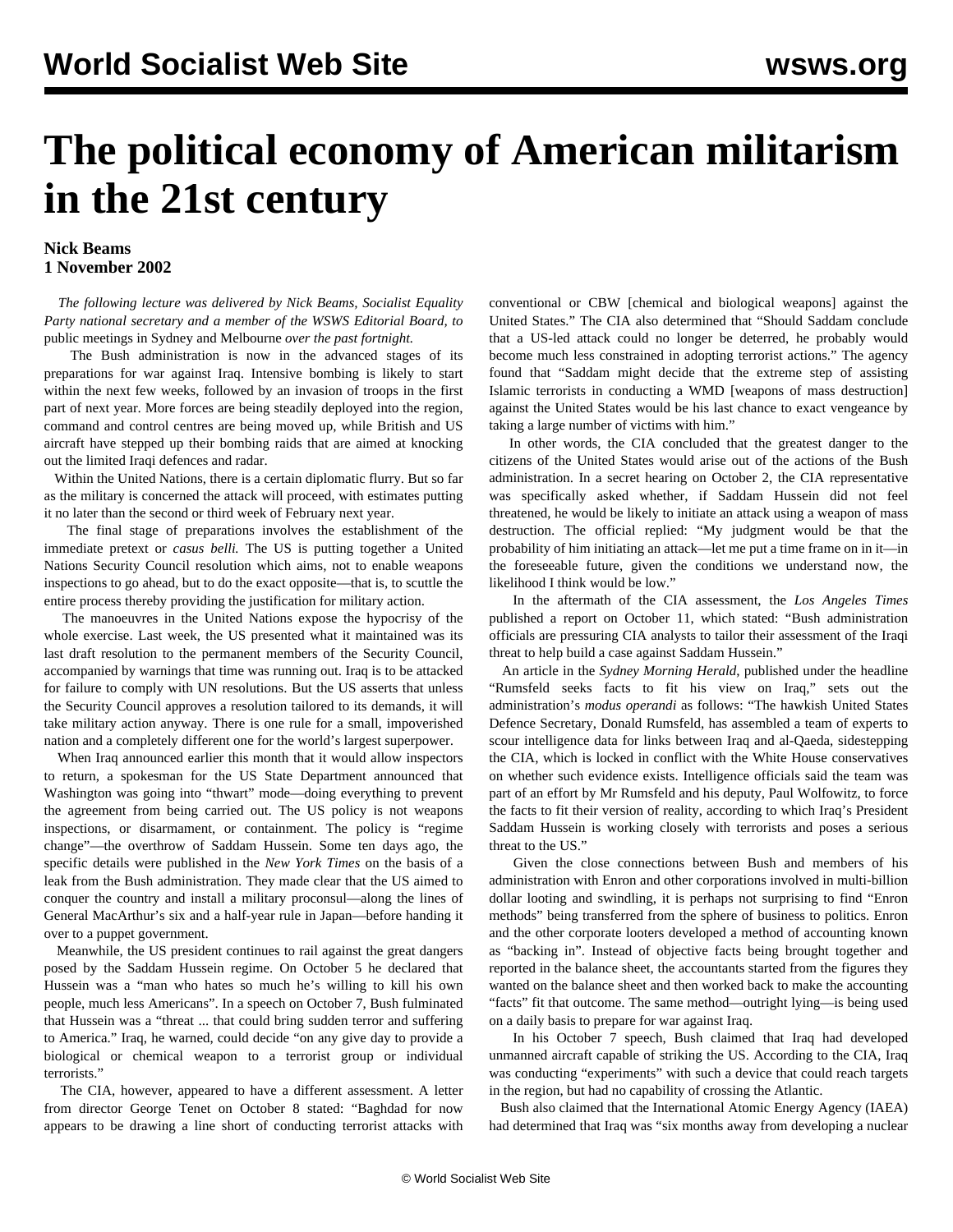weapon." But no such statement was ever made. In fact the agency, in its last report in 1998, said that it had found no indication that Iraq was able to produce nuclear weapons.

 If we penetrate through the fog of lies created by the Bush regime and its international supporters, such as the Blair and Howard governments, and examine the historical record, we find that the Iraqi regime only became a danger to "world peace" when it began to conflict with US policy interests.

 The chemical and biological weapons used by Saddam Hussein against the Kurds and Iranian soldiers during the Iran-Iraq war in the 1980s were supplied, in part, by the US and deployed with its support. The real reason for the impending war is not the danger posed by Saddam Hussein to the United States or to world security. It is oil: the drive by the US to control the second largest oil reserves in the world, comprising some 11 per cent of the world's total supply.

 In April 2001, five months before the terror attack on the World Trade Center, a report entitled *Strategic Energy Policy Challenges for the 21st Century* warned that the US energy sector was in a "critical condition" and that a crisis could erupt "at any time" having a "potentially enormous impact on the US and the world economy" and affecting "US national security and foreign policy in dramatic ways" (*Strategic Energy Policy Challenges for the 21st Century,* p. 4). Among other things, the report called for an immediate policy review toward Iraq "including military, energy, economic, and political/diplomatic assessments" (ibid, p. 22).

 The report was commissioned by James A Baker, former secretary of state in the first Bush administration and one of the key operatives in George W Bush's seizure of power in the 2000 election. It noted that in the past period the United States "has forged a special relationship with certain key Middle East exporters" who have adjusted supplies and prices at a level "that would neither discourage global economic growth nor fuel inflation." In other words, these producers had toed the line on US demands.

 "But recently," the report continued, "things have changed. These Gulf allies are finding their domestic and foreign policy interests increasingly at odds with US strategic considerations, especially as Arab-Israeli tensions flare. They have become less inclined to lower oil prices in exchange for security of markets, and evidence suggests that investment is not being made in a timely enough manner to increase production capacity in line with growing global needs. A trend toward anti-Americanism could affect regional leaders' ability to cooperate with the United States in the energy area. The resulting tight markets have increased US and global vulnerability to disruption and provided adversaries undue potential influence over the price of oil. Iraq has become a key 'swing' producer, posing a difficult situation for the US government" (ibid, p. 8).

 The difficulty is this: the obvious solution to the supply shortage would be to lift sanctions on Iraq and increase the flow of oil to world markets. This would also strengthen Saddam Hussein's regime. A solution to this dilemma would therefore be a "regime change" in Iraq. Then the supply of oil could be increased without augmenting the economic power of a regime hostile to the US.

 A recent article by US academic Michael Klare points out that the growing US dependence on imported oil was highlighted in the *National Energy Policy Report* released in May 2001 under the direction of Vice-President Dick Cheney. This document revealed that half of US oil consumption in 2000 had to be imported and that this would rise to two thirds by 2020. Klare argues that Iraq has two attractions. Firstly, only Iraq has sufficient supplies to act as a backup for Saudi Arabia. Secondly, whereas most Saudi fields have been explored and claimed, "Iraq possesses vast areas of promising but unexplored hydrocarbon potential. These fields may harbour the world's largest remaining reservoir of untapped and unclaimed petroleum—exceeding the untapped fields in Alaska, Africa and the Caspian" (Michael Klare, "Oiling the Wheels of

## War", *The Nation,* October 7, 2002).

 At present, however, many of these promising fields have been allocated to oil firms in Europe, Russia and China. And the sums involved are not small. According to the International Energy Agency's World Energy Outlook 2001, the total value of foreign oil contracts awarded by Saddam Hussein could be as high as \$1.1 trillion (See *The Observer,* October 6, 2002).

 What the current negotiations in the UN Security Council between the US, Russia and France are really about is the carve-up of the oil contracts in a post-Saddam Iraq. According to former CIA director James Woolsey, one of the leading advocates of the overthrow of Saddam Hussein, those who refuse to back the US war will be excluded from enjoying the spoils in its aftermath.

 Here are his exact words published in the *Washington Post* of September 16: "It's pretty straightforward. France and Russia have oil companies and interests in Iraq. They should be told that if they are of assistance in moving Iraq toward decent government, we'll do the best we can to ensure that the new government and American companies work closely with them. If they throw in their lot with Saddam, it will be difficult to the point of impossible to persuade the new Iraqi government to work with them."

 At the risk of belabouring the point, let me cite just one other publication dealing with this question. In 1995 the United States Central Command, with responsibility for military operations in the Middle East region, made the following assessment of its tasks: "The purpose of US engagement, as espoused in the NSS [National Security Strategy], is to protect the United States' vital interest in the region—uninterrupted, secure US/Allied access to Gulf oil."

 While oil plays a decisive role in the plans of the United States for the conquest and colonisation of Iraq, it would be wrong to suggest that this is the sole motivation. The war against Iraq is only one part of what is a much wider agenda—the drive by American imperialism for domination of the entire globe.

 This is not of recent origin. The plan for global domination by the US has been in development for the past decade—ever since the collapse of the Soviet Union saw the US emerge as the unchallenged global military power.

 In 1992 the Pentagon issued a draft plan for the rest of the decade. It called for a sustained effort to maintain the pre-eminence of the US into the foreseeable future. "Our first objective," the document stated, "is to prevent the re-emergence of a new rival either on the territory of the former Soviet Union or elsewhere, that poses a threat of the order of that posed formerly by the Soviet Union."

 This document caused something of a furore when it was first leaked. During the first years of the Clinton administration it was pushed, to some extent, to the background. But the forces behind it—including Paul Wolfowitz, who is now deputy secretary of defence and Dick Cheney, who was then defence secretary and is currently the US vice-president—did not pull back. Rather, they organised within American ruling political circles to have the plan implemented.

 In 1997, they came together to form the Project for the New American Century to set forth "guiding principles for American foreign policy" to make the case and rally support for "American global leadership" on the basis of a program of "military strength and moral clarity."

 In September 2000, this organisation set out its perspective as follows: "Over the decade of the post-Cold-War period ... almost everything has changed. The Cold War was a bipolar world; the 21st century world is—for the moment, at least—decidedly unipolar, with America as the world's 'sole superpower.' America's strategic goal used to be containment of the Soviet Union; today the task is to preserve an international security environment conducive to American interests and ideals" (Rebuilding America's Defences, p. 2).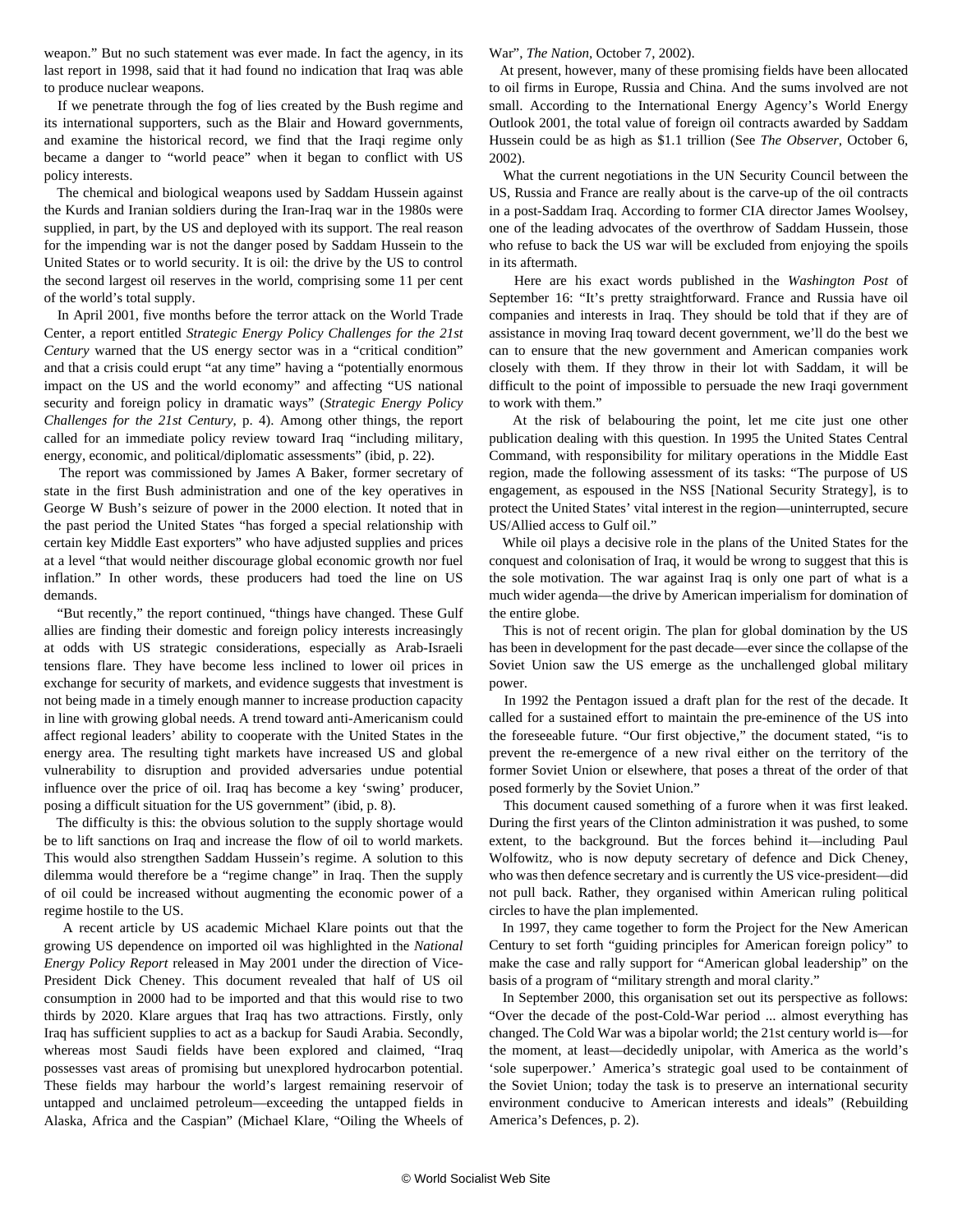The document pointed out that with the collapse of the Soviet Union, the first line of what is called the "American security perimeter" had expanded considerably. The Balkans region had become a virtual NATO protectorate, while in the Persian Gulf region, the presence of US troops, together with British and French units, had become a permanent fact of life. It then made the following important point: "Though the immediate mission of those forces is to enforce the no-fly zones over northern and southern Iraq, they represent the long-term commitment of the United States and its major allies to a region of vital importance."

 The ostensible reason given by the US for the no-fly zones—which are not authorised by any resolution of the UN—has been to "protect" the Kurdish population of the north of Iraq and the Shia people of the south. The real reason is outlined in this document.

 It continues: "Indeed, the United States has for many decades sought to play a more permanent role in Gulf regional security. While the unresolved conflict with Iraq provides the immediate justification, the need for a substantial American force presence in the Gulf transcends the issue of the regime of Saddam Hussein" (ibid, p. 14).

 Of course, it is one thing for the US ruling class to draw up definite plans to enhance its global position, it is another thing to implement them. Since the emergence of mass politics at the end of the 19th century, and the emergence of the working class as a distinct social force, the ruling classes of every country have always had to put forward some justification for their war measures. Accordingly, a vital part of preparation for war is propaganda aimed at convincing the mass of the population that any conflict will be fought for "democracy", or to rid the world of a "tyrant", or to preserve "our way of life."

 As Zbigniew Brzezinski,, the former national security advisor under President Carter noted: "[T]he pursuit of power is not a goal that commands popular passion, except in conditions of a sudden threat or challenge to the public's sense of domestic well-being" (*The Grand Chessboard,* p. 36).

 The September 11 terrorist attack, therefore, came as something of a political godsend for the Bush administration. Its agenda for global advancement of US forces could henceforth be pursued under the banner of the "war against terror". Within just one year we have seen the conquest of Afghanistan and the imposition of a puppet regime, along with the installation of US forces in the central Asian republics of the former Soviet Union. The next stage is the war against Iraq and the establishment of a US protectorate in that country.

 Since the terrorist attacks there has been a continuous refrain: "Everything changed after September 11." Certainly much has changed, but it is vital to grasp that what emerged after September 11 was a continuation, a deepening and further development of processes that had already been building up. What changed, above all else, was that the terror attacks now provided the opportunity to set in motion plans that had been drawn up well in advance. When the two airliners plunged into the WTC that morning there was already on Bush's desk a plan for the invasion of Afghanistan. Rumsfeld and others immediately began speaking about the need to overthrow the Iraqi regime.

 A year later, the same processes are at work in the aftermath of the Bali bomb blast. No evidence has been presented as to the perpetrators of this crime, but the US and Australian governments are calling for closer collaboration with the Indonesian military. This had been on their agenda for some time, but presented certain political difficulties, particularly in light of the well-known murderous role of the Indonesian military forces throughout the archipelago. But within days of the Bali massacre—in which layers of the Indonesian military may well have been involved, either directly or indirectly—Australian Defence Minister Robert Hill and Foreign Secretary Downer were engaged in talks with the Indonesian government over resuming training and collaboration with Kopassus, the notorious special security force. During the past period there have been fears in Washington that the Megawati regime could prove far too weak to deal with a movement of the Indonesian masses. The Bali massacre provided the opportunity to bring forward the Indonisian military, again under the banner of the "war against terrorism".

 The Bush administration's program was set out in the president's National Security Strategy issued on September 17. This document asserts as a central policy the right of the US to use military force any time, anywhere, against any country it believes to be a threat to American interests, or which it believes may become a threat in the future.

 As the chairman of the WSWS David North pointed out in his lecture in Ann Arbor, Michigan of October 1: "No other country in modern history, not even Nazi Germany at the height of Hitler's madness, has asserted such a sweeping claim to global hegemony—or, to put it more bluntly, world domination—as is now being made by the United States."

 Bush's NSS document makes clear that the "war against terrorism"—the banner under which the drive for global domination is being waged—is a "global enterprise of uncertain duration." It states that as a "matter of common sense and self-defence, America will act against such emerging threats before they are fully formed" and that in this new world "the only path to safety is the path of action."

 The document declares that the disintegration of the former Soviet Union has provided a "time of opportunity for America." "The US national security strategy will be based on a distinctly American internationalism that reflects the union of our values and our national interests." That is certainly a very distinctive internationalism—an internationalism based on the supremacy of the interests of the US over all the other "great powers."

 I do not intend to present an analysis of the entire document. That has already been done by David North in his lecture "The war against Iraq and America's drive for world domination" [see, http://www.wsws.org/articles/2002/oct2002/iraq-o04.shtml]. Let me just make one point: our assessment that this is a program for global domination by the US is not the product of some fevered left-wing imagination. It is the conclusion drawn by any politically literate person—whether supportive of or opposed to US aims—upon reading it.

 Take the position of the *Financial Times* (FT) for example. Some five days after the issuing of the NSS, the FT conducted a lengthy interview with Bush's national security advisor, Condoleezza Rice, on the implications of the president's new strategy. The interviewer wanted to know what would happen if China moved to increase its military power. Rice replied that, if China worked to encourage entrepreneurship, trade and commerce, then "they're going to find a very good partner in the United States"—the implication being that if it did not, then something else would follow.

 To which the FT interviewer replied: "So we're in an Imperial Age—I don't want to get too philosophical—but you're saying that there should be one superpower in the world, which would be the United States, it's a benign power, and the crucial thing is to maintain that lead?"

 As I have said, the question of US global domination did not emerge as a response to September 11, but had been under discussion during the preceding decade within US foreign policy circles. On November 11, 2000, Richard Haas, now director of policy planning in the State Department, and a man considered something of a "moderate" compared to the likes of Wolfowitz and Rumsfeld, delivered a paper entitled simply "Imperial America."

 Summing up the international situation he said: "This is and will likely remain a world of distinct American primacy. No country or group of countries will be in a position to balance American economic, military, and cultural power for the foreseeable future. But this is only a description, not a purpose. Still missing is a post-containment foreign policy for the post-cold war world. The fundamental question that continues to confront American foreign policy is what to do with a surplus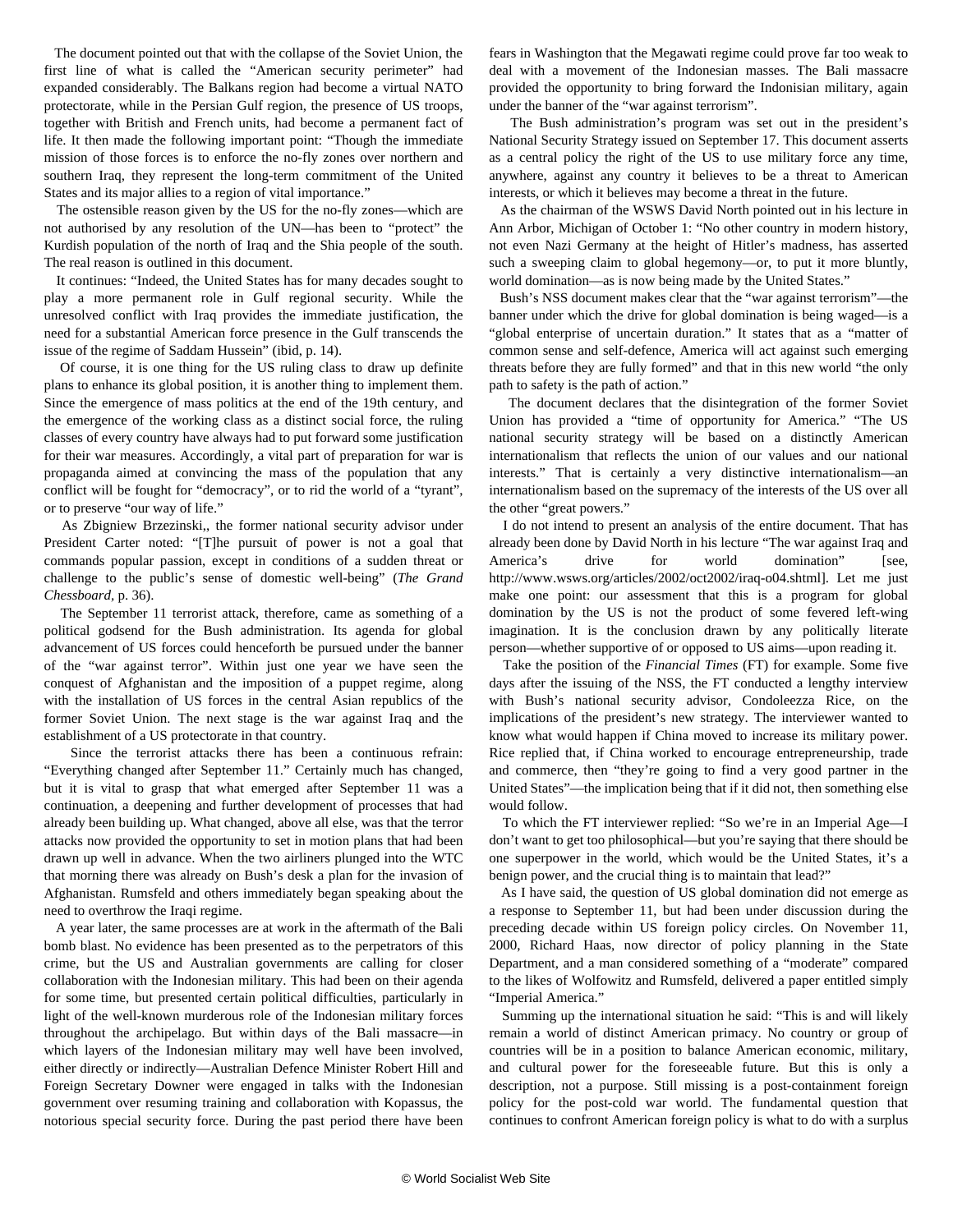of power and the many and considerable advantages this surplus confers on the United States" ("Imperial America", p. 1).

 Haas went on to say that an imperial foreign policy should not be confused with what he called "imperialism" and the actual establishment of colonies—that was no longer possible. But a rose by any other name ... And he made clear that what he was advocating was definitely a form of empire.

 "To advocate an imperial foreign policy is to call for a foreign policy that attempts to organize the world along certain principles affecting relations between states and conditions within them. The US role would resemble 19th century Great Britain.... Coercion and the use of force would normally be a last resort; what was written by John Gallagher and Ronald Robinson about Britain a century and a half ago, that 'The British policy followed the principle of extending control informally if possible and formally if necessary' could be applied to the American role at the start of the new century" (ibid, p. 4).

 In other words, global mechanisms such as international financial markets, the World Trade Organization, the International Monetary Fund, would work to ensure the dominance of US interests, with the military operating as a kind of mailed fist within the free market glove to ensure discipline where necessary.

 This brings us to the most important question of all: What are the implications of the drive for global dominance by the US? What consequences will follow from the dawning of a new age of imperialism at the beginning of the 21st century? To find the answer, one must examine the historical experiences of the 20th century. In other words, to understand what the future has in store, one has to delve more deeply into the past.

 This connection to the history of the past century is provided by the NSS document itself. Bush—or, rather, those who wrote it for him—claims that the US is seeking to "take advantage of an historic opportunity to preserve the peace." "Today, the international community has the best chance since the rise of the nation-state in the seventeenth century to build a world where great powers compete in peace instead of continually prepare for war. Today, the world's great powers find ourselves on the same side—united by common dangers of terrorist violence and chaos" (op.cit., p. 2).

 The very use of the term "great powers" takes us back to the era prior to World War I, when the great powers emerged on the global stage. In the first half of the 19th century, the developing global capitalist economy had developed under the hegemony of Great Britain. But in the last quarter of the century, a vast transformation was under way. The formation of the unified German state after 1870 was the prelude to, and pre-condition for, a vast economic expansion. The old balance of power in Europe was being undermined. And in the West, a new power was on the rise as the United States underwent an explosive economic transformation following the civil war.

 At the turn of the 20th century, the great over-riding political question of the day concerned the relationship between these great powers. Was it possible to ensure a peaceful and harmonious development, or did the emergence of rival powers mean that sooner or later war would erupt between them?

 The Marxist movement explained that so-called peaceful competition—the struggle for markets, for profits, access to raw materials, the development of outlets for investment capital—leads inexorably to military conflict. After all, as Marx had pointed out, the logic of competition is not to continue competition, but to develop a monopoly. As each of the capitalist powers sought to advance their own position, they came into conflict with each other.

 The opposing view was that such were the interconnections between the major economic powers—they exported to each other, invested in each others economies, were dependent on each other for markets and resources and so on—that a war between them would be too damaging to undertake.

 The answer to the question, of course, came in July-August 1914 when, after a series of international crises over the previous decade, war finally erupted.

 The Marxist movement explained that the historical significance of the war, and the untold destruction it wrought, was that it demonstrated that capitalism as a system of social production, as a form of human social organization, had reached the end of its progressive epoch. Rather than advancing human civilisation, as it had in the past period, it now threatened mankind with the most terrible forms of barbarism. The answer to the great question of the origins of the war was not to be found in discovering "who fired the first shot" or which nation was the "guilty party," but in discovering the deep-going social and economic processes that had led to it.

 From this standpoint, Leon Trotsky explained that, at the most fundamental level, the war was a revolt of the productive forces developed by capitalism against the political form of the national state. The great industries of capitalism, the economic processes it had fostered, had completely outgrown the division of the world into national entities. Just as the rise of capitalism centuries before had proclaimed the downfall of feudalism, with its patchwork quilt of kingdoms, dukedoms and principalities, so the further growth of the productive forces had rendered completely anachronistic the national-state as a political form.

 But capitalism could not solve this great problem of the nation state to which it had given rise. The very growth of the economy—the fact that productive processes stretched across borders, and across continents—posed the necessity for the conscious cooperation of all the world's producers in the running of what had become a global economy. Capitalism, however, based on the struggle for markets, resources and profit, was unable to undertake this task. Each of the capitalist great powers, in order to enhance its position, had to push back its rivals—to transform itself from a great power into a world power. This brought all of them—Britain, Germany, Austria, France, Japan, their satellites and allies, and eventually the rising great power in the west, the United States, into open conflict with each other.

 What conclusion flowed from Trotsky's analysis? "The only way," he wrote, "in which the proletariat can meet the imperialistic perplexity of capitalism is by opposing to it as a practical program of the day the socialist organisation of world economy. War is the method by which capitalism, at the climax of its development, seeks to solve its insoluble contradictions. To this method the proletariat must oppose its own method, the method of the social revolution."

 Lenin's struggles were directed to the same end. Whatever the outcome of the war, he insisted, and even if a new period of peace were established, it could only be a temporary phenomenon. The capitalist great powers were locked in an unending struggle for the division and redivision of the world—the outcome of a fundamental transformation in the economic foundations of the capitalist mode of production. Capitalism of the 19th century, in which competition for markets and profits took place among numerous relatively small firms, had been replaced by the formation of monopolistic corporations.

 "Private property based on the labour of the small proprietor, free competition, democracy, all the catchwords with which the capitalists and their press deceive the workers and peasants—are things of the distant past," he wrote. "Capitalism has grown into a world system of colonial oppression and of the financial strangulation of the overwhelming majority of the population of the world by a handful of 'advanced' countries" (Lenin, *Collected Works*, Volume 22, p. 191).

 Lenin, Trotsky and the other great Marxists of the time sought to demonstrate that socialism was not the realisation of some desirable ideal, but a necessity. Otherwise mankind would be plunged into the type of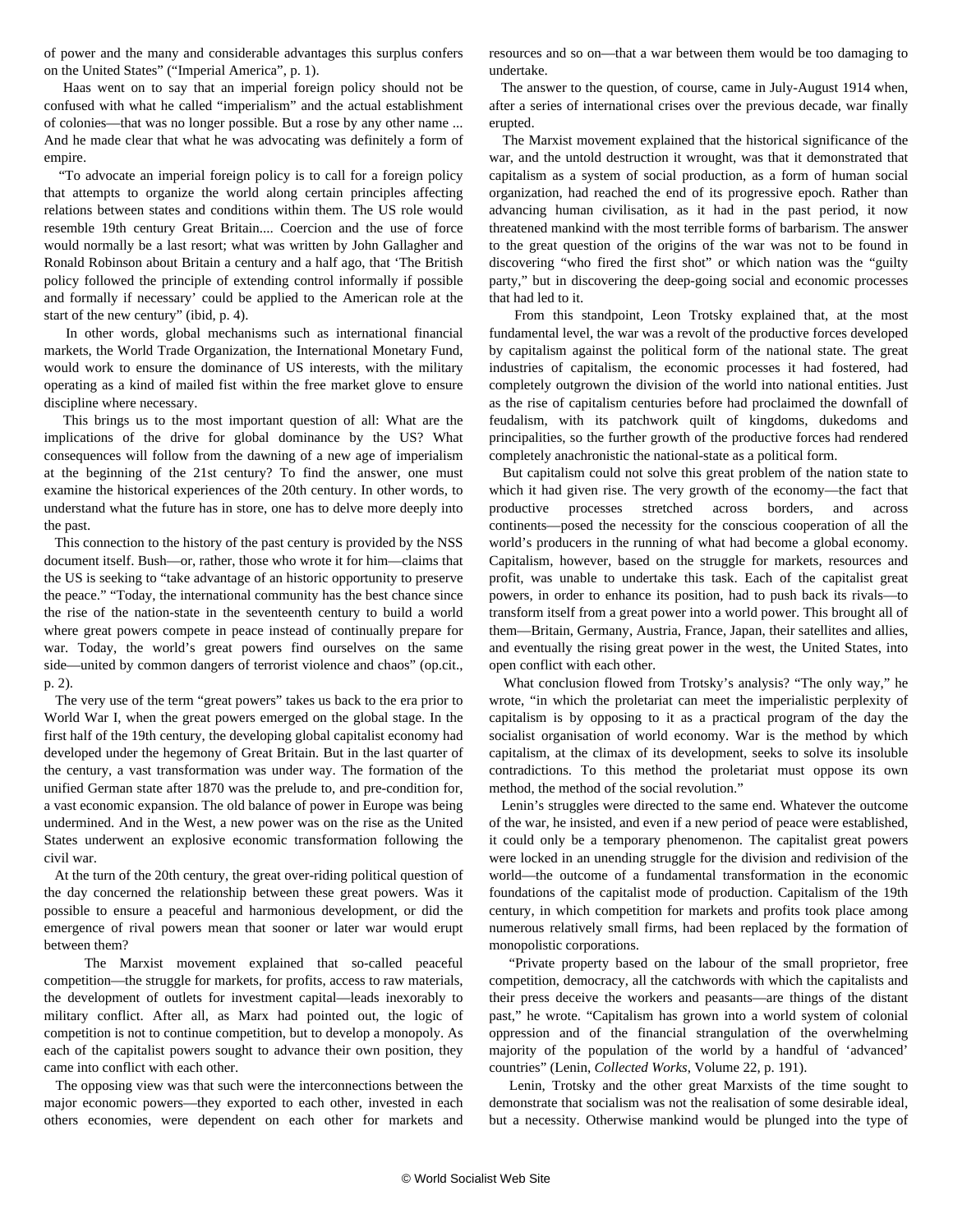unspeakable barbarism that had accompanied the First World War, a war that had arisen from the contradictions of the capitalist mode of production itself.

 On the basis of this historical perspective, the Bolsheviks organized and led the Russian Revolution. The revolution was aimed, not at building socialism in one backward country, but at providing the opening shot of the world revolution. History had proceeded in a contradictory manner: the working class had been presented with the opportunity of taking power first, not in a relatively advanced country, but in one of the most backward. It had to seize the opportunity in order to point the way forward for the working class and masses of the entire world.

 Against this perspective, President Woodrow Wilson, leader of the dominant imperialist power to emerge from the war—the United States—advanced another one. Wilson came to the Versailles negotiations in 1919 armed with his 14-point program based on open diplomacy, freedom of trade, democracy, self-determination of nations and a League of Nations to regulate international order and render conflicts such as World War I a thing of the past.

 But for all the high-sounding principles and universalist character of Wilson's program, its purpose was to advance the interests of a particular "great power"—the United States—which had now become a world power as a result of the war. Above all else, the 14-point program sought to counter the threat posed to the entire capitalist system by the very existence of the first workers' state in the Soviet Union. That is why, as the Versailles peace conference was being held, the armies of intervention, involving all the major powers, were seeking to overturn the Soviet government. The principles of self-determination, democracy and freedom lay at the foundation of the 14 points, but they did not apply to the Soviet Union, or, indeed, to the masses of India or any of the other colonies of the victorious imperialist powers.

 Far from providing the conditions for harmonious development, the Versailles Treaty of 1919 created the conditions for new disasters—the Great Depression of 1929-32, the rise of fascism in Germany and the eruption of World War II—just two decades after its signing.

 The US emerged from the Second World War in an even more powerful position than it had enjoyed at the end of the First. It was still not, however, in a position to re-organise the world according to its dictates. The existence of the Soviet Union constituted a continuing barrier to its global ambitions.

 Sections of the American ruling class and military wanted to overturn the USSR. They were constrained by two factors: the opposition this would have provoked in the international working class, and the armed forces of the USSR itself. The US had hoped that, with the dropping of two atomic bombs on Japan in 1945, it would have been in a position to dictate to the rest of the world. But its plans were dealt a severe blow with the development of nuclear weapons by the Soviet Union and the overturn, in 1949, of the Chiang Kai Shek regime in China.

 A conflict emerged within the US ruling class over what strategy to pursue. One faction favoured "rollback"—the overturn of the Soviet Union and the Mao regime in China, at whatever the cost. Another favoured "containment." The conflict between these two tendencies was to erupt at significant points over the next period. During the Korean War, the Truman administration came close to using nuclear weapons. MacArthur advocated the use of as many as 30-50 nuclear bombs on the Korea-Manchuria border. In the Cuban missile crisis in 1962, sections of the military were prepared to go to all-out nuclear war with the Soviet Union. Again in the Vietnam War there were those in the military who advocated the use of nuclear weapons.

 The "containment" faction was able to predominate. Nevertheless, as David North explained in his lecture, an examination of the history of the Cold War reveals the real meaning of "deterrence" and "containment". It was not, as the stuff of propaganda has it, that the expansionist Soviet Union was deterred and contained by the US but, rather, the reverse. The possibility of retaliation from the Soviet Union deterred the US from pursuing a policy of total global domination.

 What were the driving forces behind the shifts in US foreign policy? In general, one can say that the program of "containment" enjoyed the upper hand while ever the economic and political order established at the conclusion of World War II provided conditions for the expansion of the major capitalist powers.

 This period, which lasted from 1945 to around 1973, has gone down in history as the post-war boom. It saw the greatest economic expansion in the history of capitalism. To shortsighted observers, it appeared that the injunctions of Lenin and Trotsky about the historic necessity for the socialist transformation, along with Lenin's writings on imperialism, belonged to a by-gone age.

 But the post war equilibrium was destined to breakdown. By the middle of the 1970s, world capitalism had entered a new period of disequilibrium; from which it has not emerged.

 The change in the economic situation underlay a turn in US foreign policy from containment to rollback. The Carter administration developed a policy of inciting Islamic fundamentalism in the Central Asian republics of the Soviet Union. This was when Osama bin Laden and the other anticommunist Islamic fundamentalist groups got their start. They were financed by Saudi Arabia and worked closely in line with the aims and objectives of the US.

 In the 1980s, the Reagan administration intensified the destabilisation program with a huge military build-up directed against the USSR. In the US itself, it implemented a parallel economic and social program, aimed at wiping out the reforms won by the working class in the wake of the New Deal of the 1930s and the post-war expansion.

 The decision of the Stalinist bureaucracy to eventually liquidate the USSR in 1991 presented the US ruling class with an unprecedented situation. It could now pursue its foreign policy objectives without external constraints. This transformed situation was to have a major impact in the Middle East.

 Already, in 1973-74, the US had been hit by the oil price hikes organised by the OPEC countries. In 1975 there was discussion in ruling circles about the possible need for military intervention. Then came another blow in 1979 with the overthrow of the Shah of Iran, who had been installed some quarter of a century earlier through a CIA-backed coup against the nationalist regime of Mossadegh.

 During the 1980s, in order to weaken Iran, the US increasingly threw its support behind the regime of Saddam Hussein in its reactionary war against Iran.. The US supplied the Iraqi regime with satellite pictures of troop movements and helped it manufacture and use chemical and biological "weapons of mass destruction".

 The war ended with the Iraqi regime in a weakened position. It desperately needed oil revenues to repair the economy and sustain its military. But its revenues were being undermined by the actions of the Kuwaiti regime, which was forcing down the price of oil by increasing supplies and literally taking oil from Iraqi fields. The Iraqi regime moved to teach the Kuwaitis a lesson. Checking with the US—US ambassador April Glaspie indicated that America had no position on inter-Arab conflicts—the Iraqi regime launched its invasion. Saddam Hussein quickly found that, like other US assets, he could be dumped with a change in US policy.

 The US had sought to apply pressure against Iran via Iraq. Now the global situation was changing and the US found itself in a stronger position. The Iraqi invasion of Kuwait, for which Saddam Hussein could realistically expect US backing—given that he had been supported for eight years in the war against Iran—became the pretext for the US organised war of 1990-91.

The situation at the beginning of 1991, however, was still somewhat